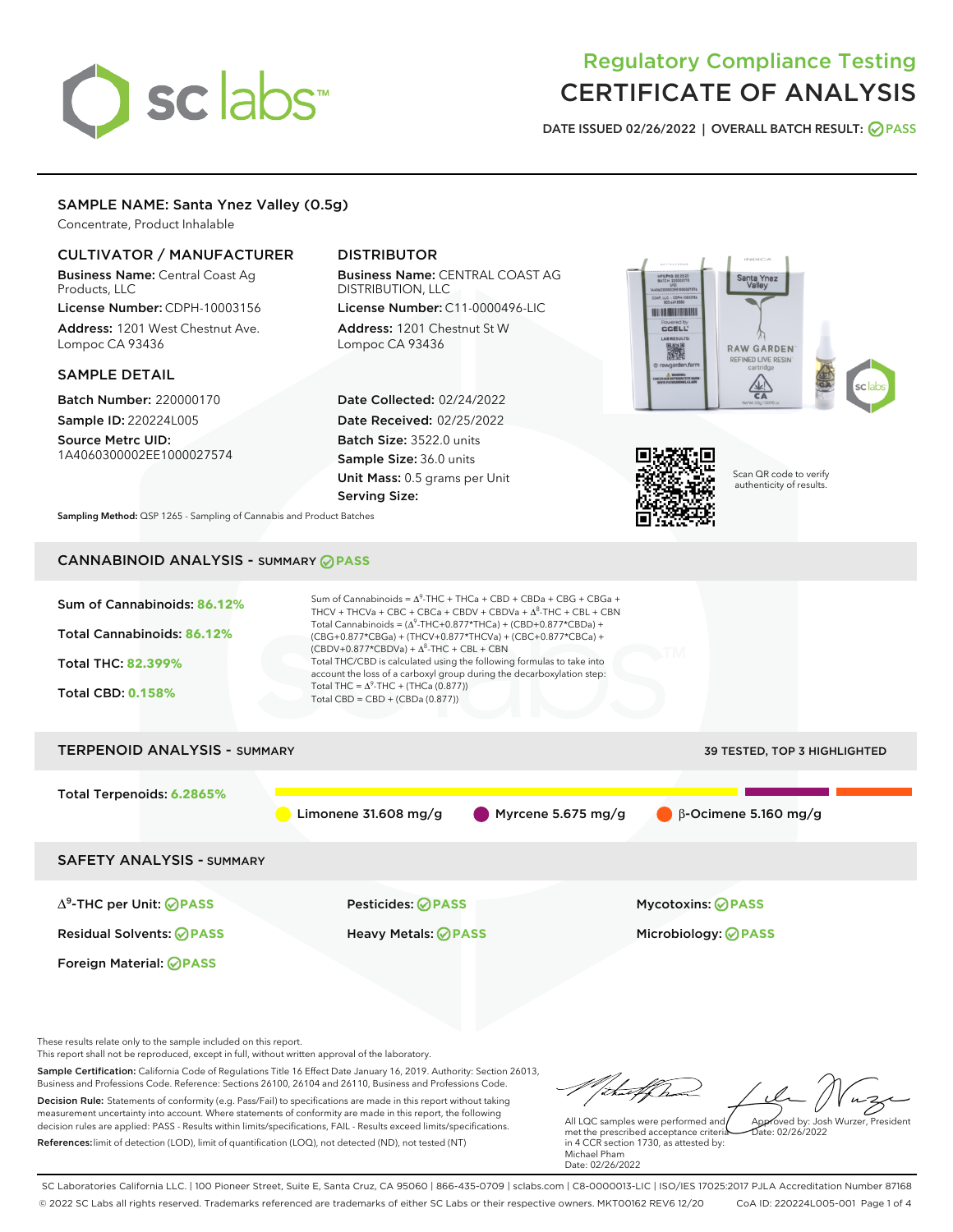

Terpene analysis utilizing gas chromatography-flame ionization detection (GC-



SANTA YNEZ VALLEY (0.5G) | DATE ISSUED 02/26/2022 | OVERALL BATCH RESULT:  $\bigcirc$  PASS

TERPENOID TEST RESULTS - 02/26/2022

#### CANNABINOID TEST RESULTS - 02/26/2022 2 PASS

Tested by high-performance liquid chromatography with diode-array detection (HPLC-DAD). **Method:** QSP 1157 - Analysis of Cannabinoids by HPLC-DAD

#### TOTAL CANNABINOIDS: **86.12%**

Total Cannabinoids (Total THC) + (Total CBD) + (Total CBG) + (Total THCV) + (Total CBC) +  $(Total CBDV) +  $\Delta^8$ -THC + CBL + CBN$ 

TOTAL THC: **82.399%** Total THC (Δ<sup>9</sup>-THC+0.877\*THCa)

TOTAL CBD: **0.158%** Total CBD (CBD+0.877\*CBDa)

TOTAL CBG: 2.88% Total CBG (CBG+0.877\*CBGa)

TOTAL THCV: 0.68% Total THCV (THCV+0.877\*THCVa)

TOTAL CBC: ND Total CBC (CBC+0.877\*CBCa)

TOTAL CBDV: ND Total CBDV (CBDV+0.877\*CBDVa)

| <b>COMPOUND</b>  | LOD/LOQ<br>(mg/g)          | <b>MEASUREMENT</b><br><b>UNCERTAINTY</b><br>(mg/g) | <b>RESULT</b><br>(mg/g) | <b>RESULT</b><br>(%) |
|------------------|----------------------------|----------------------------------------------------|-------------------------|----------------------|
| $\Lambda^9$ -THC | 0.06/0.26                  | ±22.083                                            | 823.99                  | 82.399               |
| <b>CBG</b>       | 0.06/0.19                  | ±0.884                                             | 28.80                   | 2.880                |
| <b>THCV</b>      | 0.1 / 0.2                  | ±0.26                                              | 6.8                     | 0.68                 |
| <b>CBD</b>       | 0.07/0.29                  | ±0.057                                             | 1.58                    | 0.158                |
| $\Lambda^8$ -THC | 0.1/0.4                    | N/A                                                | <b>ND</b>               | <b>ND</b>            |
| <b>THCa</b>      | 0.05/0.14                  | N/A                                                | <b>ND</b>               | <b>ND</b>            |
| <b>THCVa</b>     | 0.07/0.20                  | N/A                                                | <b>ND</b>               | <b>ND</b>            |
| <b>CBDa</b>      | 0.02 / 0.19                | N/A                                                | <b>ND</b>               | <b>ND</b>            |
| <b>CBDV</b>      | 0.04 / 0.15                | N/A                                                | <b>ND</b>               | <b>ND</b>            |
| <b>CBDVa</b>     | 0.03/0.53                  | N/A                                                | <b>ND</b>               | <b>ND</b>            |
| <b>CBGa</b>      | 0.1/0.2                    | N/A                                                | <b>ND</b>               | <b>ND</b>            |
| <b>CBL</b>       | 0.06 / 0.24                | N/A                                                | <b>ND</b>               | <b>ND</b>            |
| <b>CBN</b>       | 0.1/0.3                    | N/A                                                | <b>ND</b>               | <b>ND</b>            |
| <b>CBC</b>       | 0.2 / 0.5                  | N/A                                                | <b>ND</b>               | <b>ND</b>            |
| <b>CBCa</b>      | 0.07/0.28                  | N/A                                                | <b>ND</b>               | <b>ND</b>            |
|                  | <b>SUM OF CANNABINOIDS</b> |                                                    | 861.2 mg/g              | 86.12%               |

#### **UNIT MASS: 0.5 grams per Unit**

| $\Delta^9$ -THC per Unit               | 1100 per-package limit | 412.00 mg/unit | <b>PASS</b> |
|----------------------------------------|------------------------|----------------|-------------|
| <b>Total THC per Unit</b>              |                        | 412.00 mg/unit |             |
| <b>CBD</b> per Unit                    |                        | $0.79$ mg/unit |             |
| <b>Total CBD per Unit</b>              |                        | $0.79$ mg/unit |             |
| <b>Sum of Cannabinoids</b><br>per Unit |                        | 430.6 mg/unit  |             |
| <b>Total Cannabinoids</b><br>per Unit  |                        | 430.6 mg/unit  |             |

# FID). **Method:** QSP 1192 - Analysis of Terpenoids by GC-FID COMPOUND LOD/LOQ (mg/g) MEASUREMENT UNCERTAINTY (mg/g) RESULT (mg/g) RESULT (%) Limonene 0.005/0.016 ±0.3508 31.608 3.1608 Myrcene 0.008 / 0.025  $\pm 0.0568$  5.675 0.5675  $β$ -Ocimene  $0.006 / 0.020$   $± 0.1290$  5.160 0.5160 β-Caryophyllene 0.004 / 0.012 ± 0.1418 5.118 0.5118  $β-Pinene$  0.004 / 0.014  $±0.0366$  4.114 0.4114  $α-Pi$ nene  $0.005 / 0.017$   $± 0.0217$  3.235 0.3235 Linalool 0.009 / 0.032  $\pm 0.0668$  2.257 0.2257 Fenchol 0.010/0.034  $\pm 0.0407$  1.352 0.1352 α-Humulene 0.009/0.029 ±0.0316 1.264 0.1264 Terpineol 0.009 / 0.031 ± 0.0558 1.168 0.1168 Camphene  $0.005 / 0.015$   $\pm 0.0051$  0.564 0.0564 Terpinolene 0.008 / 0.026 ± 0.0082 0.517 0.0517 trans-β-Farnesene 0.008 / 0.025 ± 0.0075 0.273 0.0273 Borneol 0.005/0.016 ±0.0055 0.168 0.0168 Fenchone 0.009/0.028 ±0.0030 0.132 0.0132 α-Bisabolol  $0.008 / 0.026$   $\pm 0.0037$  0.088 0.0088  $γ$ -Terpinene  $0.006 / 0.018$   $± 0.0007$  0.051 0.0051 Nerolidol 0.006 / 0.019  $\pm 0.0022$  0.044 0.0044 Guaiol  $0.009 / 0.030 + 0.0016$  0.044 0.0044 α-Terpinene  $0.005 / 0.017$   $± 0.0002$  0.020 0.0020 Citronellol  $0.003 / 0.010$   $\pm 0.0005$  0.013 0.0013 α-Phellandrene 0.006 / 0.020 N/A <LOQ <LOQ Eucalyptol 0.006 / 0.018 N/A <LOQ <LOQ Sabinene Hydrate  $0.006 / 0.022$   $N/A$  <LOQ <LOQ Geraniol 0.002 / 0.007 N/A <LOQ <LOQ Valencene 0.009 / 0.030 N/A <LOQ <LOQ Caryophyllene Oxide 0.010 / 0.033 N/A <LOQ <LOQ **Sabinene** 0.004/0.014 N/A ND ND  $\Delta^3$ 0.005 / 0.018 N/A ND ND

**p-Cymene** 0.005/0.016 N/A ND ND **Isopulegol 0.005/0.016 N/A ND ND Camphor 19 0.006 / 0.019 N/A ND ND** Isoborneol 0.004 / 0.012 N/A ND ND Menthol 0.008 / 0.025 N/A ND ND Nerol 0.003 / 0.011 N/A ND ND Pulegone 0.003/0.011 N/A ND ND Geranyl Acetate  $0.004 / 0.014$  N/A ND ND α-**Cedrene** 0.005/0.016 N/A ND ND Cedrol 0.008 / 0.027 N/A ND ND TOTAL TERPENOIDS 62.865 mg/g 6.2865%

SC Laboratories California LLC. | 100 Pioneer Street, Suite E, Santa Cruz, CA 95060 | 866-435-0709 | sclabs.com | C8-0000013-LIC | ISO/IES 17025:2017 PJLA Accreditation Number 87168 © 2022 SC Labs all rights reserved. Trademarks referenced are trademarks of either SC Labs or their respective owners. MKT00162 REV6 12/20 CoA ID: 220224L005-001 Page 2 of 4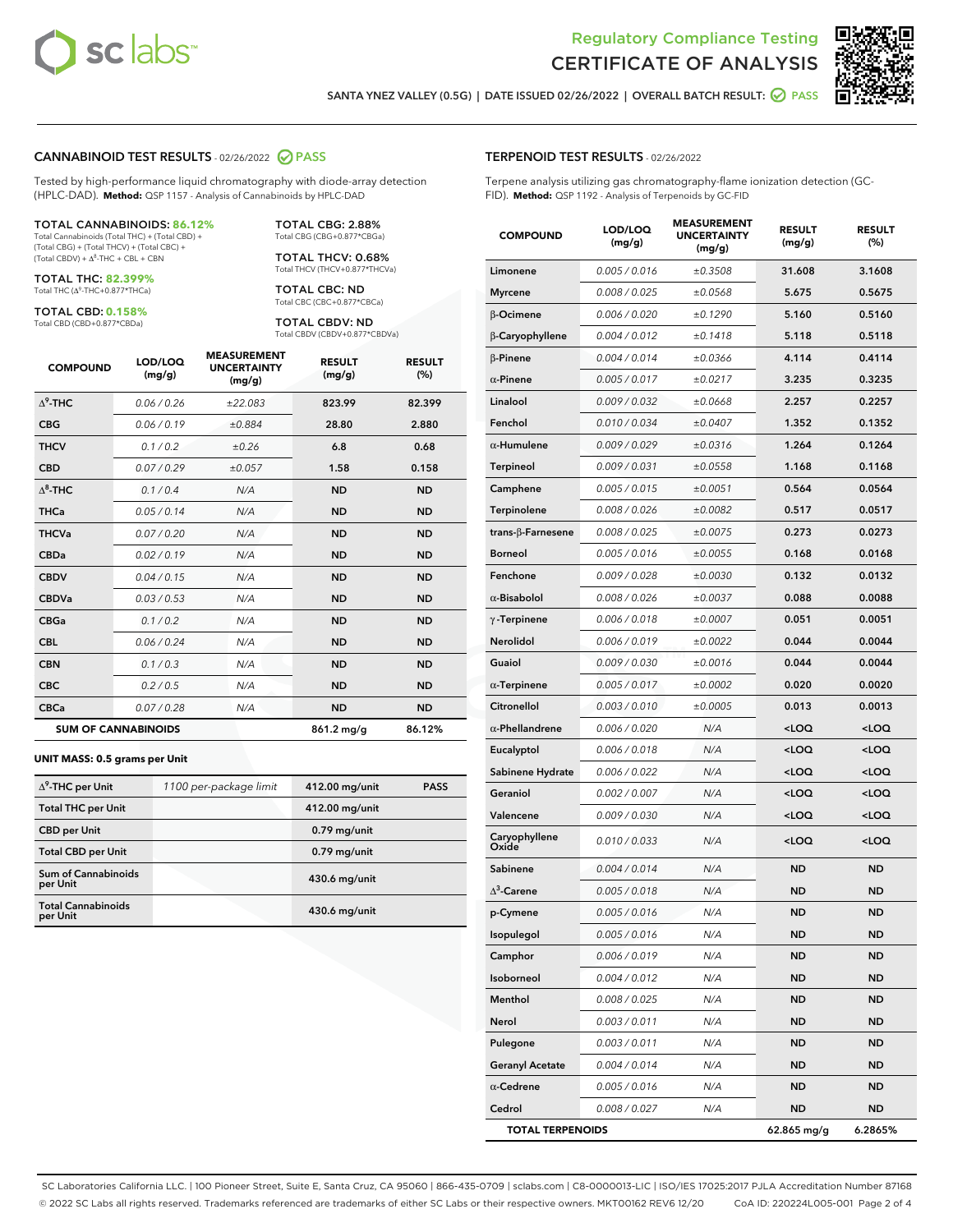



SANTA YNEZ VALLEY (0.5G) | DATE ISSUED 02/26/2022 | OVERALL BATCH RESULT: @ PASS

# CATEGORY 1 PESTICIDE TEST RESULTS - 02/26/2022 2 PASS

Pesticide and plant growth regulator analysis utilizing high-performance liquid chromatography-mass spectrometry (HPLC-MS) or gas chromatography-mass spectrometry (GC-MS). \*GC-MS utilized where indicated. **Method:** QSP 1212 - Analysis of Pesticides and Mycotoxins by LC-MS or QSP 1213 - Analysis of Pesticides by GC-MS

| <b>COMPOUND</b>             | LOD/LOQ<br>$(\mu g/g)$ | <b>ACTION</b><br><b>LIMIT</b><br>$(\mu g/g)$ | <b>MEASUREMENT</b><br><b>UNCERTAINTY</b><br>$(\mu g/g)$ | <b>RESULT</b><br>$(\mu g/g)$ | <b>RESULT</b> |
|-----------------------------|------------------------|----------------------------------------------|---------------------------------------------------------|------------------------------|---------------|
| Aldicarb                    | 0.03 / 0.08            | $\ge$ LOD                                    | N/A                                                     | <b>ND</b>                    | <b>PASS</b>   |
| Carbofuran                  | 0.02 / 0.05            | $>$ LOD                                      | N/A                                                     | <b>ND</b>                    | <b>PASS</b>   |
| Chlordane*                  | 0.03 / 0.08            | $\ge$ LOD                                    | N/A                                                     | <b>ND</b>                    | <b>PASS</b>   |
| Chlorfenapyr*               | 0.03/0.10              | $\ge$ LOD                                    | N/A                                                     | <b>ND</b>                    | <b>PASS</b>   |
| Chlorpyrifos                | 0.02/0.06              | $>$ LOD                                      | N/A                                                     | <b>ND</b>                    | <b>PASS</b>   |
| Coumaphos                   | 0.02 / 0.07            | $\ge$ LOD                                    | N/A                                                     | <b>ND</b>                    | <b>PASS</b>   |
| Daminozide                  | 0.02 / 0.07            | $\ge$ LOD                                    | N/A                                                     | <b>ND</b>                    | <b>PASS</b>   |
| <b>Dichlorvos</b><br>(DDVP) | 0.03/0.09              | $\ge$ LOD                                    | N/A                                                     | <b>ND</b>                    | <b>PASS</b>   |
| Dimethoate                  | 0.03 / 0.08            | $>$ LOD                                      | N/A                                                     | <b>ND</b>                    | <b>PASS</b>   |
| Ethoprophos                 | 0.03/0.10              | $>$ LOD                                      | N/A                                                     | <b>ND</b>                    | <b>PASS</b>   |
| Etofenprox                  | 0.02 / 0.06            | $\ge$ LOD                                    | N/A                                                     | <b>ND</b>                    | <b>PASS</b>   |
| Fenoxycarb                  | 0.03 / 0.08            | $\ge$ LOD                                    | N/A                                                     | <b>ND</b>                    | <b>PASS</b>   |
| Fipronil                    | 0.03 / 0.08            | $\ge$ LOD                                    | N/A                                                     | <b>ND</b>                    | <b>PASS</b>   |
| Imazalil                    | 0.02 / 0.06            | $\ge$ LOD                                    | N/A                                                     | <b>ND</b>                    | <b>PASS</b>   |
| <b>Methiocarb</b>           | 0.02 / 0.07            | $\ge$ LOD                                    | N/A                                                     | <b>ND</b>                    | <b>PASS</b>   |
| Parathion-methyl            | 0.03/0.10              | $>$ LOD                                      | N/A                                                     | <b>ND</b>                    | <b>PASS</b>   |
| <b>Mevinphos</b>            | 0.03/0.09              | $\ge$ LOD                                    | N/A                                                     | <b>ND</b>                    | <b>PASS</b>   |
| Paclobutrazol               | 0.02 / 0.05            | $\ge$ LOD                                    | N/A                                                     | <b>ND</b>                    | <b>PASS</b>   |
| Propoxur                    | 0.03/0.09              | $>$ LOD                                      | N/A                                                     | <b>ND</b>                    | <b>PASS</b>   |
| Spiroxamine                 | 0.03 / 0.08            | $\ge$ LOD                                    | N/A                                                     | <b>ND</b>                    | <b>PASS</b>   |
| Thiacloprid                 | 0.03/0.10              | $\ge$ LOD                                    | N/A                                                     | <b>ND</b>                    | <b>PASS</b>   |

# CATEGORY 2 PESTICIDE TEST RESULTS - 02/26/2022 @ PASS

| <b>COMPOUND</b>          | LOD/LOQ<br>$(\mu g/g)$ | <b>ACTION</b><br><b>LIMIT</b><br>$(\mu g/g)$ | <b>MEASUREMENT</b><br><b>UNCERTAINTY</b><br>$(\mu g/g)$ | <b>RESULT</b><br>$(\mu g/g)$ | <b>RESULT</b> |  |
|--------------------------|------------------------|----------------------------------------------|---------------------------------------------------------|------------------------------|---------------|--|
| Abamectin                | 0.03/0.10              | 0.1                                          | N/A                                                     | <b>ND</b>                    | <b>PASS</b>   |  |
| Acephate                 | 0.02/0.07              | 0.1                                          | N/A                                                     | <b>ND</b>                    | <b>PASS</b>   |  |
| Acequinocyl              | 0.02/0.07              | 0.1                                          | N/A                                                     | <b>ND</b>                    | <b>PASS</b>   |  |
| Acetamiprid              | 0.02/0.05              | 0.1                                          | N/A                                                     | <b>ND</b>                    | <b>PASS</b>   |  |
| Azoxystrobin             | 0.02/0.07              | 0.1                                          | N/A                                                     | <b>ND</b>                    | <b>PASS</b>   |  |
| <b>Bifenazate</b>        | 0.01/0.04              | 0.1                                          | N/A                                                     | <b>ND</b>                    | <b>PASS</b>   |  |
| <b>Bifenthrin</b>        | 0.02 / 0.05            | 3                                            | N/A                                                     | <b>ND</b>                    | <b>PASS</b>   |  |
| <b>Boscalid</b>          | 0.03/0.09              | 0.1                                          | N/A                                                     | <b>ND</b>                    | <b>PASS</b>   |  |
| Captan                   | 0.19/0.57              | 0.7                                          | N/A                                                     | <b>ND</b>                    | <b>PASS</b>   |  |
| Carbaryl                 | 0.02/0.06              | 0.5                                          | N/A                                                     | <b>ND</b>                    | <b>PASS</b>   |  |
| Chlorantranilip-<br>role | 0.04/0.12              | 10                                           | N/A                                                     | <b>ND</b>                    | <b>PASS</b>   |  |
| Clofentezine             | 0.03/0.09              | 0.1                                          | N/A                                                     | <b>ND</b>                    | <b>PASS</b>   |  |

| <b>CATEGORY 2 PESTICIDE TEST RESULTS</b> - 02/26/2022 continued |
|-----------------------------------------------------------------|
|-----------------------------------------------------------------|

| <b>COMPOUND</b>               | LOD/LOQ<br>$(\mu g/g)$ | <b>ACTION</b><br><b>LIMIT</b><br>(µg/g) | <b>MEASUREMENT</b><br><b>UNCERTAINTY</b><br>(µg/g) | <b>RESULT</b><br>(µg/g) | <b>RESULT</b> |
|-------------------------------|------------------------|-----------------------------------------|----------------------------------------------------|-------------------------|---------------|
| Cyfluthrin                    | 0.12 / 0.38            | $\overline{c}$                          | N/A                                                | <b>ND</b>               | <b>PASS</b>   |
| Cypermethrin                  | 0.11/0.32              | $\mathcal{I}$                           | N/A                                                | ND                      | <b>PASS</b>   |
| <b>Diazinon</b>               | 0.02 / 0.05            | 0.1                                     | N/A                                                | <b>ND</b>               | <b>PASS</b>   |
| Dimethomorph                  | 0.03 / 0.09            | 2                                       | N/A                                                | <b>ND</b>               | <b>PASS</b>   |
| Etoxazole                     | 0.02 / 0.06            | 0.1                                     | N/A                                                | <b>ND</b>               | <b>PASS</b>   |
| Fenhexamid                    | 0.03 / 0.09            | 0.1                                     | N/A                                                | <b>ND</b>               | <b>PASS</b>   |
| Fenpyroximate                 | 0.02 / 0.06            | 0.1                                     | N/A                                                | <b>ND</b>               | <b>PASS</b>   |
| Flonicamid                    | 0.03 / 0.10            | 0.1                                     | N/A                                                | <b>ND</b>               | <b>PASS</b>   |
| Fludioxonil                   | 0.03 / 0.10            | 0.1                                     | N/A                                                | ND                      | <b>PASS</b>   |
| Hexythiazox                   | 0.02 / 0.07            | 0.1                                     | N/A                                                | <b>ND</b>               | <b>PASS</b>   |
| Imidacloprid                  | 0.04 / 0.11            | 5                                       | N/A                                                | <b>ND</b>               | <b>PASS</b>   |
| Kresoxim-methyl               | 0.02 / 0.07            | 0.1                                     | N/A                                                | <b>ND</b>               | <b>PASS</b>   |
| Malathion                     | 0.03 / 0.09            | 0.5                                     | N/A                                                | <b>ND</b>               | <b>PASS</b>   |
| Metalaxyl                     | 0.02 / 0.07            | $\overline{c}$                          | N/A                                                | <b>ND</b>               | <b>PASS</b>   |
| Methomyl                      | 0.03 / 0.10            | $\mathcal{I}$                           | N/A                                                | <b>ND</b>               | <b>PASS</b>   |
| Myclobutanil                  | 0.03 / 0.09            | 0.1                                     | N/A                                                | <b>ND</b>               | <b>PASS</b>   |
| <b>Naled</b>                  | 0.02 / 0.07            | 0.1                                     | N/A                                                | <b>ND</b>               | <b>PASS</b>   |
| Oxamyl                        | 0.04 / 0.11            | 0.5                                     | N/A                                                | <b>ND</b>               | <b>PASS</b>   |
| Pentachloronitro-<br>benzene* | 0.03/0.09              | 0.1                                     | N/A                                                | <b>ND</b>               | <b>PASS</b>   |
| Permethrin                    | 0.04 / 0.12            | 0.5                                     | N/A                                                | <b>ND</b>               | <b>PASS</b>   |
| Phosmet                       | 0.03 / 0.10            | 0.1                                     | N/A                                                | <b>ND</b>               | <b>PASS</b>   |
| Piperonyl<br><b>Butoxide</b>  | 0.02 / 0.07            | 3                                       | N/A                                                | <b>ND</b>               | <b>PASS</b>   |
| Prallethrin                   | 0.03 / 0.08            | 0.1                                     | N/A                                                | <b>ND</b>               | <b>PASS</b>   |
| Propiconazole                 | 0.02 / 0.07            | 0.1                                     | N/A                                                | <b>ND</b>               | <b>PASS</b>   |
| Pyrethrins                    | 0.04 / 0.12            | 0.5                                     | N/A                                                | <b>ND</b>               | <b>PASS</b>   |
| Pyridaben                     | 0.02 / 0.07            | 0.1                                     | N/A                                                | <b>ND</b>               | <b>PASS</b>   |
| Spinetoram                    | 0.02 / 0.07            | 0.1                                     | N/A                                                | <b>ND</b>               | <b>PASS</b>   |
| Spinosad                      | 0.02 / 0.07            | 0.1                                     | N/A                                                | <b>ND</b>               | <b>PASS</b>   |
| Spiromesifen                  | 0.02 / 0.05            | 0.1                                     | N/A                                                | <b>ND</b>               | <b>PASS</b>   |
| Spirotetramat                 | 0.02 / 0.06            | 0.1                                     | N/A                                                | ND                      | PASS          |
| Tebuconazole                  | 0.02 / 0.07            | 0.1                                     | N/A                                                | <b>ND</b>               | <b>PASS</b>   |
| Thiamethoxam                  | 0.03 / 0.10            | 5                                       | N/A                                                | ND                      | <b>PASS</b>   |
| Trifloxystrobin               | 0.03 / 0.08            | 0.1                                     | N/A                                                | ND                      | <b>PASS</b>   |

SC Laboratories California LLC. | 100 Pioneer Street, Suite E, Santa Cruz, CA 95060 | 866-435-0709 | sclabs.com | C8-0000013-LIC | ISO/IES 17025:2017 PJLA Accreditation Number 87168 © 2022 SC Labs all rights reserved. Trademarks referenced are trademarks of either SC Labs or their respective owners. MKT00162 REV6 12/20 CoA ID: 220224L005-001 Page 3 of 4